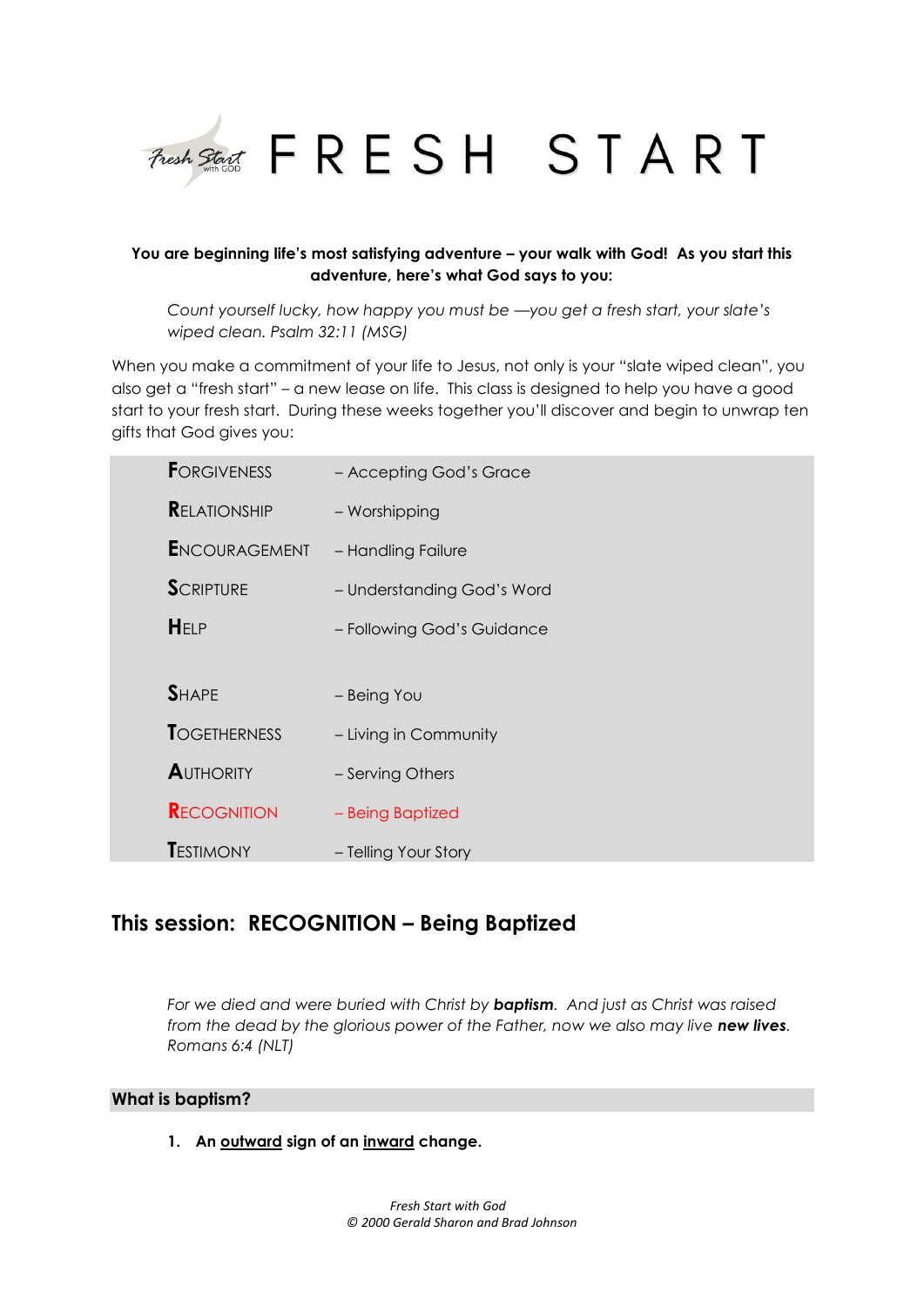*Those who become Christians become new persons. They are not the same anymore, for the old life is gone. A new life has begun! 2 Corinthians 5:17 (NLT)*

When we commit our lives to Jesus Christ there is a transformation that takes place. It might not be seen immediately, but it happens. It's a heart deal. Your heart changes, you really are a new creation. When you are baptized, as you go beneath the water, it pictures your old life being gone, and when you're raised out of the water, it pictures that your new life has come.

### **2. An act of obedience.**

*Therefore go and make disciples of all nations, baptizing them in the name of the*  Father and of the Son and of the Holy Spirit, and teaching them to obey everything I *have commanded you. And surely I am with you always, to the very end of the age. Matthew 28:19-20 (NIV)*

Baptism is a tremendous act of obedience. It's something you do because Jesus said that we are to do it. We're showing God and others, right from the beginning, that we are going to do our best to obey what Jesus says. And it has such a powerful meaning to you!

In Matthew 28, the Great Commission, Jesus instructed His followers to baptize in the name of the Father, Son and Holy Spirit. Here's why: You will be baptized in the name of the Father because God could not imagine heaven without you. You will be baptized in the name of the Son because Jesus had you on His heart while He hung on the cross. And you will be baptized in the name of the Spirit because God by His Spirit lives in you to help you and empower you as you live for Jesus every day!

### **3. A picture of the death, burial, and resurrection of Jesus.**

*― Christ died for our sins…was buried…and He was raised from the dead…. 1 Corinthians 5:3-4 (NLT)*

When you are baptized, and you are standing in the water, that will be a picture of Jesus before He died. When you go down under the water, that will be a picture of what? That's right, His burial. And, when you are brought back up out of the water, that is a picture of what? That's right, His resurrection.

So, you need to be really thankful that Jesus rose from the dead. Otherwise, we'd just have to hold you under the water.

### **What is the biblical pattern of baptism?**

We want, in our practices as a church, to be as close as possible to the patterns we find in the Bible. That includes how we baptize. When we talk about the biblical pattern of baptism there are two crucial elements.

### **1. It always follows belief.**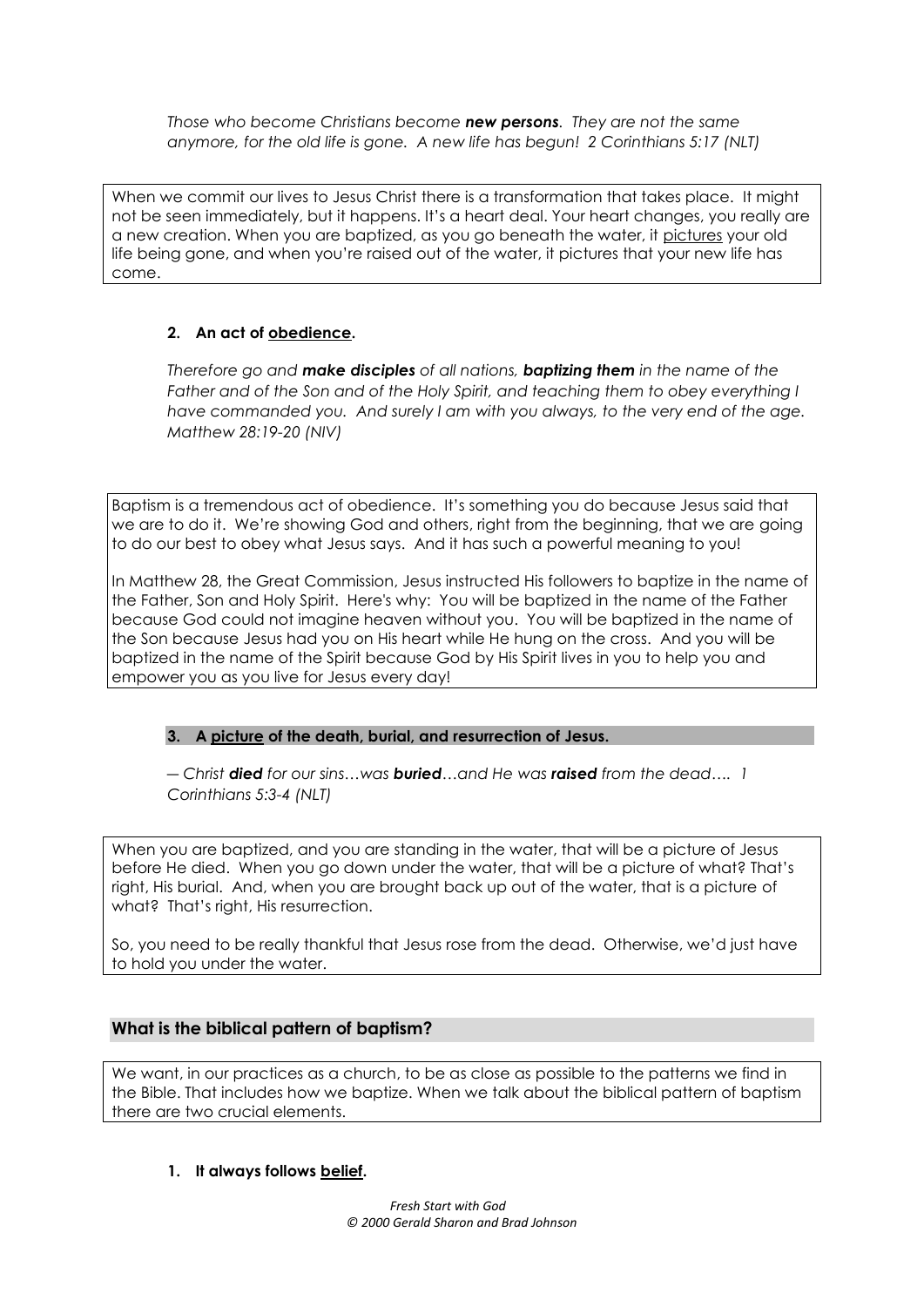We know that from studying how the first church did its baptisms. When we look at the early church, there was a clear pattern that developed.

The early church pattern:

- taught
- believed
- baptized

*Those who believed what Peter said were baptized.* Acts 2:41 (NLT)

This was one of the greatest accounts of a group conversion to ever take place. The total was about 3000 people.

*But now the people believed Philip's message of Good News concerning the Kingdom of God and the name of Jesus Christ. As a result, many men and women were baptized. Acts 8:12 (NLT)*

*As she listened to us, the Lord opened her heart, and she accepted what Paul was saying. She was baptized…. Acts 16:14b-15 (NLT)*

"She" here is a lady named Lydia. She lived in a city called Thyatira. Paul had gone down by the riverside, the place of prayer. He met Lydia. She was taught, she believed, and she was baptized. Do you see this pattern?

Later in Acts 16, Paul and Silas are in prison. They are praying and singing songs of praise. An earthquake comes, the prison doors are opened and the chains fall off them. The jailer, thinking Paul and Silas have escaped, pulls his sword to take his life. Paul cries out to him to stop. The jailer falls before Paul and Silas and asks "What must I do to be saved?" Look at what they did.

*Then they shared the word of the Lord with him and all who lived in his household. That same hour the jailer washed their wounds, and he and everyone in his household were immediately baptized. Acts 16:32-33 (NLT)*

Do you see the pattern? People were taught, they believed, then they were baptized. It is consistent in every one of those passages of Scripture. If you ever want to show that to someone, here's how you can remember off the top of your head where these examples are found. Baptism is an **act** of obedience, so you go to the book of Acts. And the chapters are 2, 8, and 16.  $2 \times 8 = 16$ .

### **2. It always is by immersion**

*they went down into the water, and Philip baptized him. When they came up out of the water…. Acts 8:38-39 (NLT)*

Here's what was happening in this verse. Philip was walking down a road where God had told him to go and he met an Ethiopian eunuch. Philip explained the scriptures and Jesus to the eunuch and the eunuch asked to be baptized.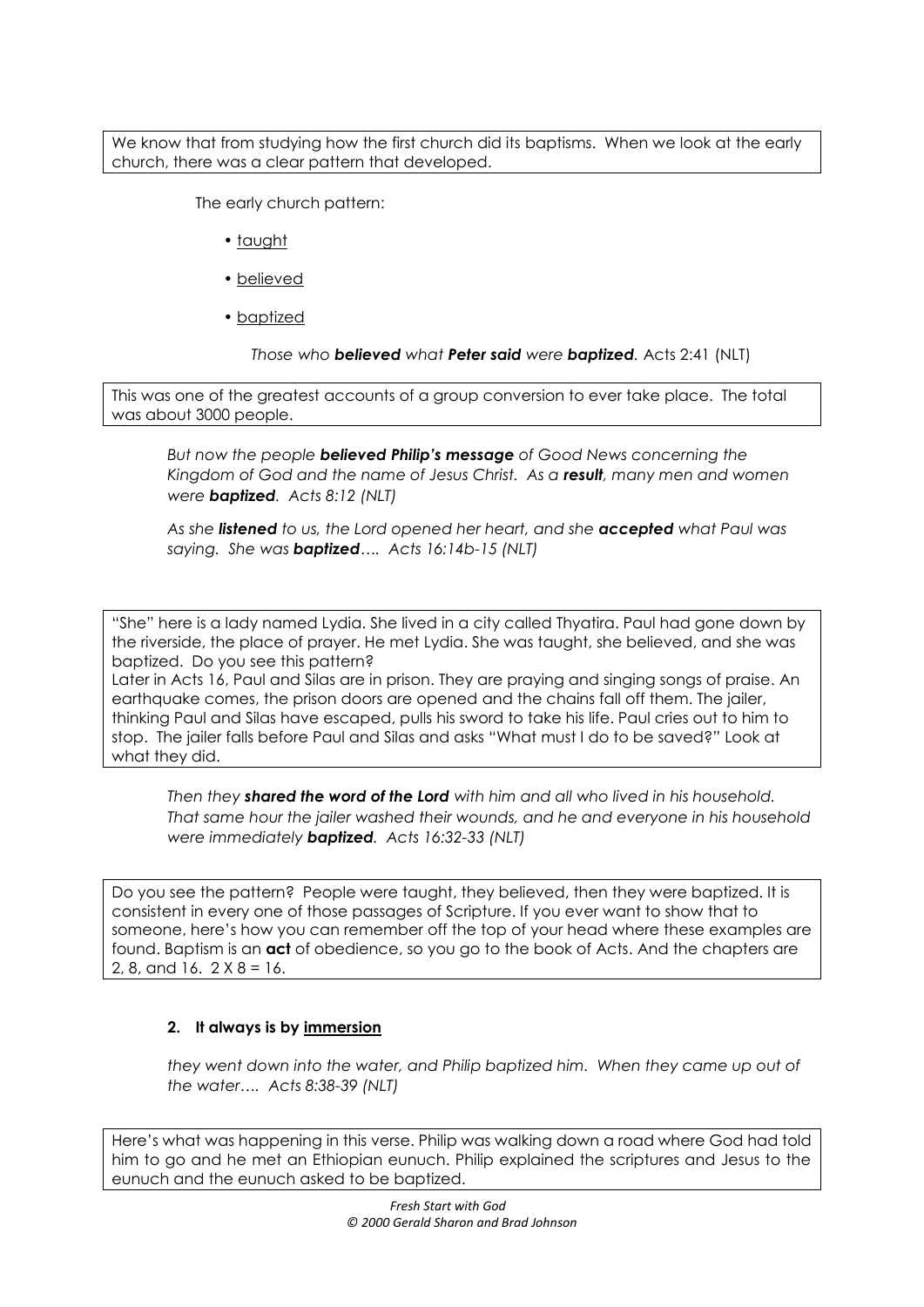When you read they went down into the water and came up out of the water, what's the mental picture you get of what they did, just that part of the description? Sure, they walked down in, and they walked out. Why do you think they would bother to go into the water and get soaked if Philip could have just poured or sprinkled some water on the Ethiopian's head?

Baptize literally means to:

- immerse
- dip
- submerge
- plunge

Does anyone know what significant event happened in 1611? The King James Version of the Bible was translated. Before that time, the English word "baptize" did not exist. Here's a loose paraphrase of what happened. The scholars were translating all the Greek words into English. They translated "Theos" into "God" because that's what it meant. They translated "agape" into "love" because that's what it meant. However, when they came to the Greek word "baptizo" if they had translated it into what it meant, they would have used a word like "dip," or "immerse," or "plunge," or "submerge." Here was the problem. The Church of England didn't immerse, they sprinkled. So if they had translated the word "baptizo," the Church of England would have had to have changed its practice. So, instead of translating "baptizo," they transliterated it. That means they took the Greek "b" and wrote an English "b". They took the Greek "a" and wrote an English "a" and so on until they developed the word "baptize." By doing this, they were able to continue to sprinkle and didn't have to begin immersing, following the biblical meaning of the word for "baptizo."

## **Why should I be baptized?**

### **1. As a demonstration that I will follow the example of Jesus.**

*One day Jesus came from Nazareth in Galilee, and he was baptized by John in the Jordan River. Mark 1:9 (NLT)*

So much of what Jesus did in His life, He didn't do because He needed to do that, but for there to be a model for us to follow. That's true with baptism. Jesus didn't need to be baptized…He was sinless, perfect. But, He was baptized to give us an example to follow. And when He was baptized there was a voice, the voice of God that came out of heaven and said, "This is my Son, in whom I am well pleased." In other words, when Jesus was baptized, that thrilled the heart of the Father. Well, we need to demonstrate that we are willing to follow the example of Jesus, and the first place we need to follow His example is in baptism.

## **2. As a display of my new life in Christ.**

*Fresh Start with God © 2000 Gerald Sharon and Brad Johnson For you were buried with Christ when you were baptized. And with Him you were raised to a new life because you trusted the mighty power of God, who raised Christ*